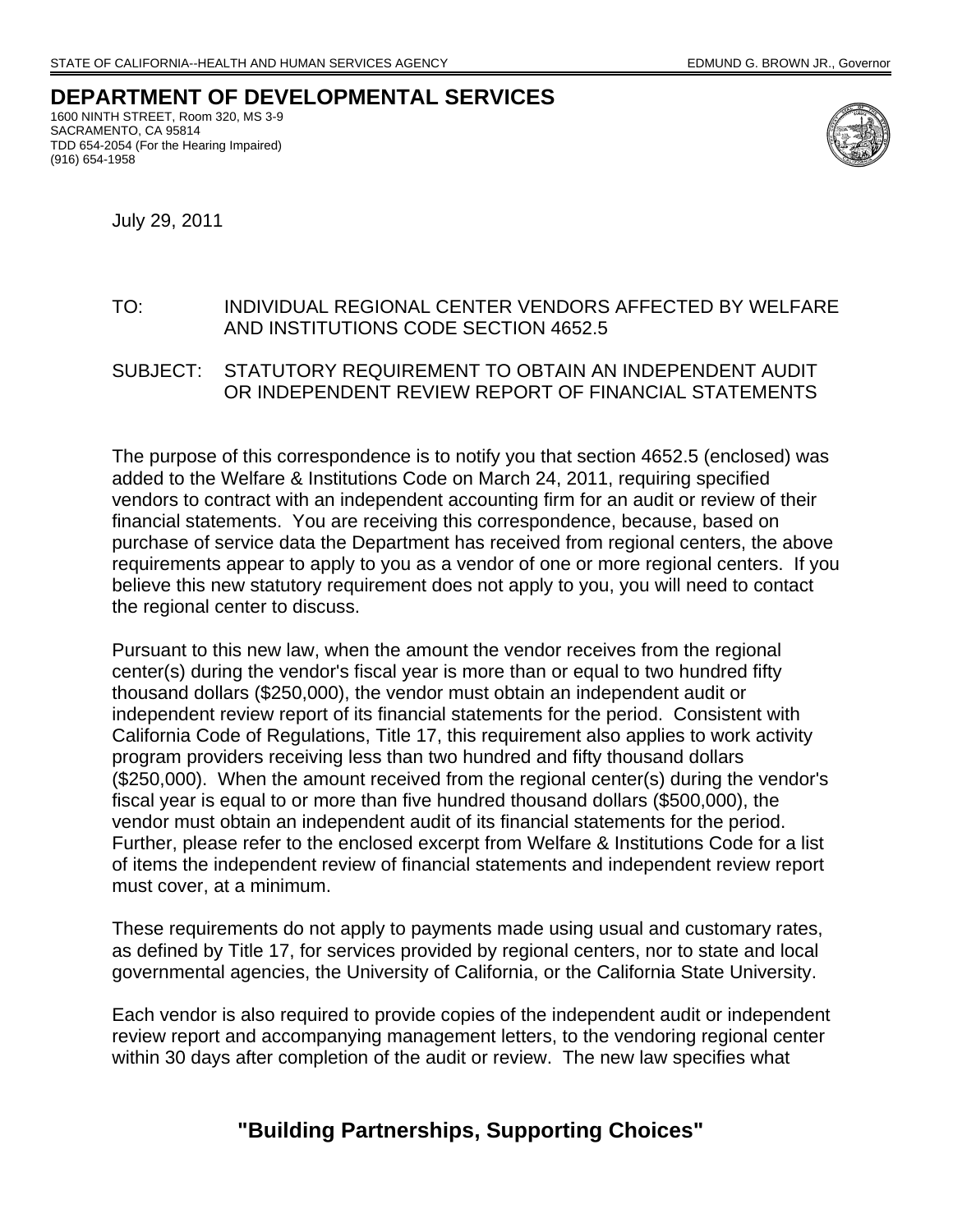Regional Center Vendors July 29, 2011 Page two

action, if any, must then be taken by regional centers. Regional centers will notify the Department of all qualified opinion reports or reports noting significant issues that directly or indirectly impact regional center services. This notification must include a plan for resolution of issues.

For questions about the new statutory requirements, please contact Ed Yan, Manager, Audits Branch at (916) 651-8207. For questions about whether these requirements apply to you as a vendor of the regional center or for questions about the process for submission of reports to the regional center, please contact your vendoring regional center(s) to discuss.

Thank you for your anticipated cooperation with these new requirements in law.

Sincerely,

*Original Signed By* 

RITA WALKER Deputy Director Community Operations Division

**Enclosure** 

cc: Regional Center Directors Regional Center Administrators ARCA Mark Hutchinson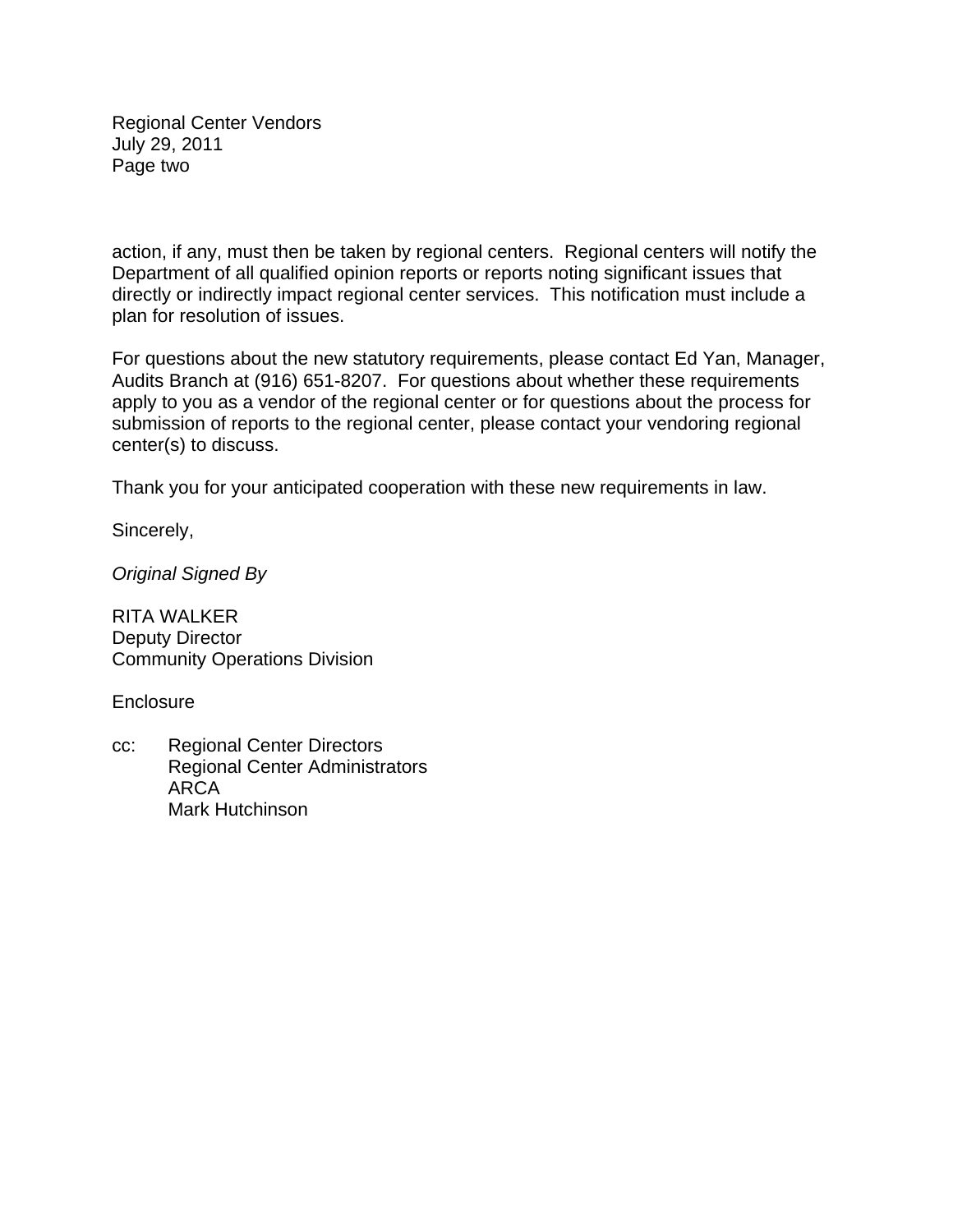SEC. 13. Section 4652.5 is added to the Welfare and Institutions Code, to read:

4652.5. (a) (1) An entity receiving payments from one or more regional centers shall contract with an independent accounting firm for an audit or review of its financial statements subject to all of the following:

(A) When the amount received from the regional center or regional centers during the entity's fiscal year is more than or equal to two hundred fifty thousand dollars (\$250,000) but less than five hundred thousand dollars (\$500,000), the entity shall obtain an independent audit or independent review report of its financial statements for the period. Consistent with Subchapter 21 (commencing with Section 58800) of Title 17 of the California Code of Regulations, this subdivision shall also apply to work activity program providers receiving less than two hundred fifty thousand dollars (\$250,000).

(B) When the amount received from the regional center or regional centers during the entity's fiscal year is equal to or more than five hundred thousand dollars (\$500,000), the entity shall obtain an independent audit of its financial statements for the period.

(2) This requirement does not apply to payments made using usual and customary rates, as defined by Title 17 of the California Code of Regulations, for services provided by regional centers.

(3) This requirement does not apply to state and local governmental agencies, the University of California, or the California State University.

(b) An entity subject to subdivision (a) shall provide copies of the independent audit or independent review report required by subdivision (a), and accompanying management letters, to the vendoring regional center within 30 days after completion of the audit or review.

(c) Regional centers receiving the audit or review reports required by subdivision (b) shall review and require resolution by the entity for issues identified in the report that have an impact on regional center services. Regional centers shall take appropriate action, up to termination of vendorization, for lack of adequate resolution of issues.

(d) Regional centers shall notify the department of all qualified opinion reports or reports noting significant issues that directly or indirectly impact regional center services within 30 days after receipt. Notification shall include a plan for resolution of issues.

(e) For purposes of this section, an independent review of financial statements must be performed by an independent accounting firm and shall cover, at a minimum, all of the following:

(1) An inquiry as to the entity's accounting principles and practices and methods used in applying them.

(2) An inquiry as to the entity's procedures for recording, classifying, and summarizing transactions and accumulating information.

(3) Analytical procedures designed to identify relationships or items that appear to be unusual.

(4) An inquiry about budgetary actions taken at meetings of the board of directors or other comparable meetings.

(5) An inquiry about whether the financial statements have been properly prepared in conformity with generally accepted accounting